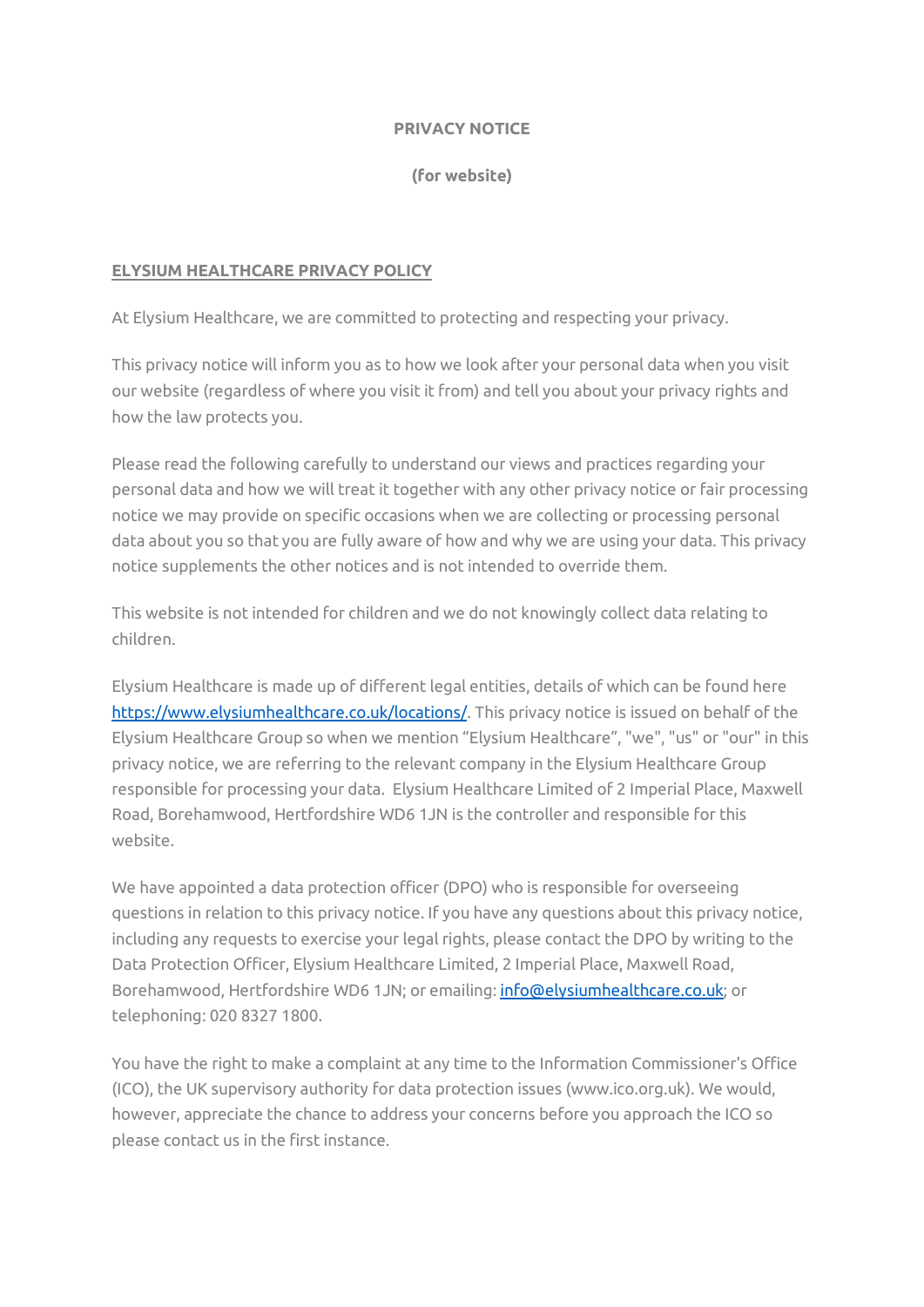This website may include links to third-party websites, plug-ins and applications. Clicking on those links or enabling those connections may allow third parties to collect or share data about you. We do not control these third-party websites and are not responsible for their privacy statements. When you leave our website, we encourage you to read the privacy notice of every website you visit.

## **CHANGES TO OUR POLICY**

Any changes we make to our privacy policy in the future will be posted on this page and, where appropriate, notified to you by e-mail. Please check back frequently to see any updates or changes to our privacy policy

It is important that the personal data we hold about you is accurate and current. Please keep us informed if your personal data changes during your relationship with us.

## **INFORMATION WE COLLECT FROM YOU**

We will collect and process the following data about you:

This is information about you (Personal data) that you give us by filling in forms on our site [www.elysiumheatlhcare.co.uk](http://www.elysiumheatlhcare.co.uk/) (**our site**) or by corresponding with us by phone, e-mail or otherwise. It includes information you provide when you submit your contact information on our site and when you report a problem with our site. Personal data, or personal information, means any information about an individual from which that person can be identified. It does not include data where the identity has been removed (anonymous data). It may include:

- **Identity Data** such as first name, maiden name, last name, username or similar identifier, marital status, title, date of birth and gender.
- **Contact Data** such as postal address, email address and telephone numbers.
- **Transaction Data** such as details of services we have provided or are providing to you.
- **Technical Data** such as internet protocol (IP) address, your login data, browser type and version, time zone setting and location, browser plug-in types and versions, operating system and platform and other technology on the devices you use to access this website.
- **Profile Data** such as your username and password, purchases or orders made by you, your interests, preferences, feedback and survey responses.
- **Usage Data** such as information about your visit, including the full Uniform Resource Locators (URL), clickstream to, through and from our site (including date and time), page response times, length of visits to certain pages, methods used to browse away from the page, and any phone number used to call our customer service number.
- **Marketing and Communications Data** such as your preferences in receiving marketing from us and our third parties and your communication preferences.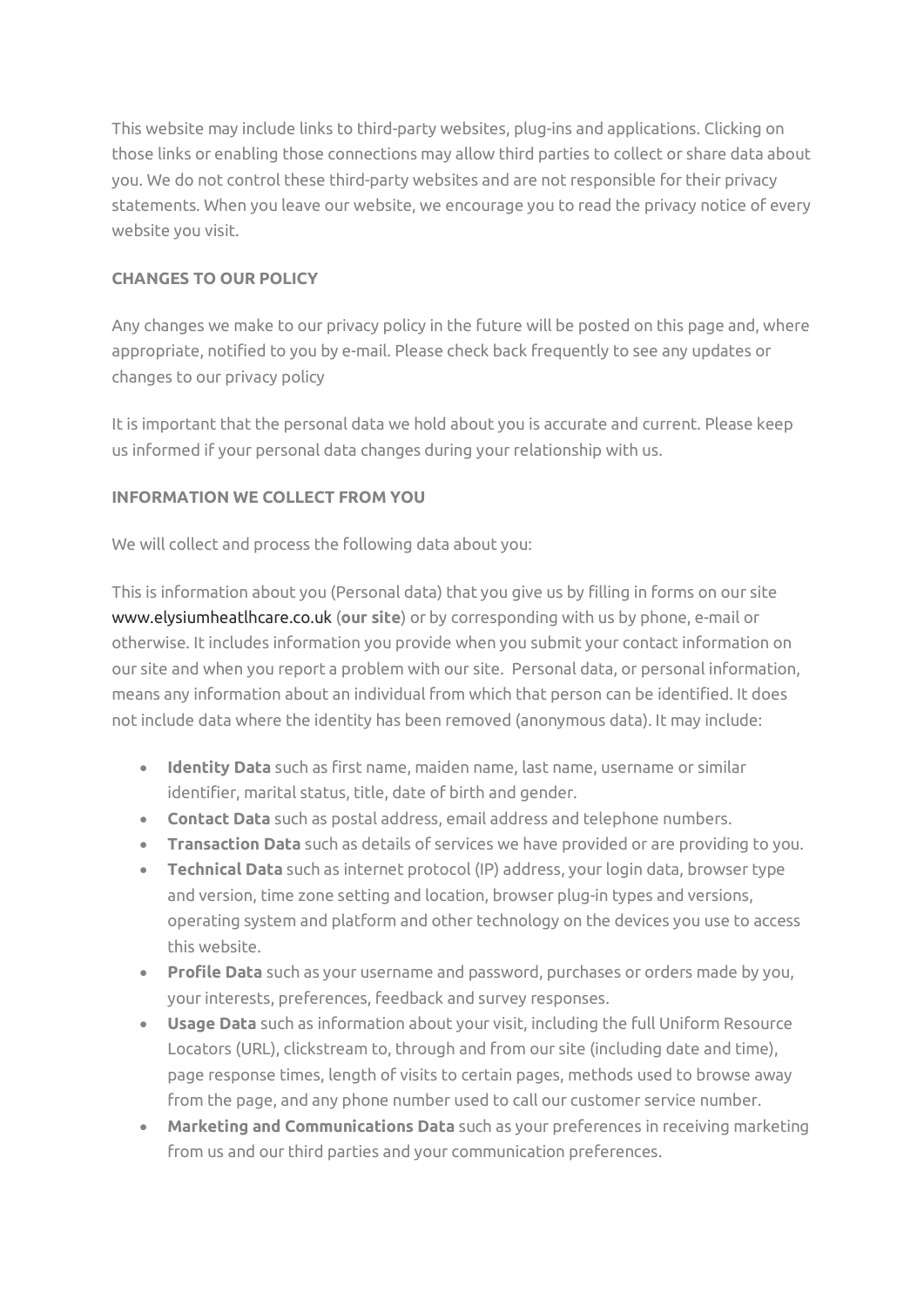We may also collect, use and share **Aggregated Data** such as statistical or demographic data for any purpose. Aggregated Data may be derived from your personal data but is not considered personal data in law as this data does **not** directly or indirectly reveal your identity. For example, we may aggregate your Usage Data to calculate the percentage of users accessing a specific website feature. However, if we combine or connect Aggregated Data with your personal data so that it can directly or indirectly identify you, we treat the combined data as personal data which will be used in accordance with this privacy notice.

We may also collect **Special Categories of Personal Data** about you (this includes details about your race or ethnicity, religious or philosophical beliefs, sex life, sexual orientation, political opinions, trade union membership, information about your health and genetic and biometric data), as well as information about criminal convictions and offences.

## **If you fail to provide personal data**

Where we need to collect personal data by law, or under the terms of a contract we have with you and you fail to provide that data when requested, we may not be able to perform the contract we have or are trying to enter into with you (for example, to provide you with services). In this case, we may have to cancel a service you have with us but we will notify you if this is the case at the time.

## **How is your personal data collected?**

We use different methods to collect data from and about you including through:

**Direct interactions.** You may give us your Identity, Contact and Financial Data by filling in forms or by corresponding with us by post, phone, email or otherwise. This includes personal data you provide when you:

- apply for our services;
- create an account on our website;
- subscribe to our service or publications;
- request marketing to be sent to you;
- enter a competition, promotion or survey; or
- give us some feedback.

**Automated technologies or interactions.** As you interact with our website, we may automatically collect Technical Data about your equipment, browsing actions and patterns. We collect this personal data by using cookies, server logs and other similar technologies. Please see our cookie policy below for further details.

**Third parties or publicly available sources.** This is information we receive about you if you provide your information to use through a third party, for example, referral information from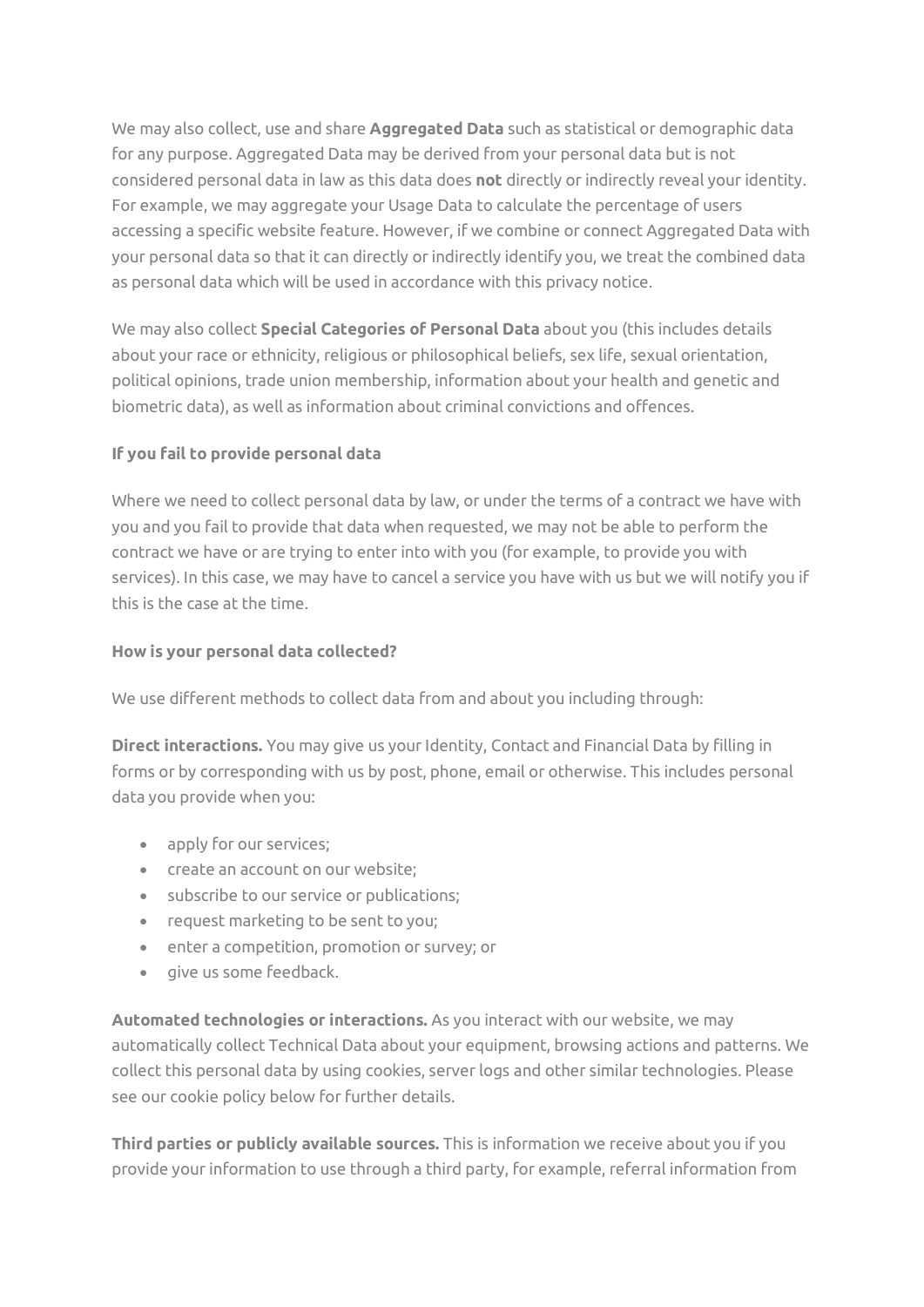GPs or other healthcare professionals (this includes **Special Categories of Personal Data**), Facebook. In this case, you will have been informed when your data was collected of the purpose for which we were collecting it (for example, you supplying your email address to us through Facebook so that we can send you our Vacancy Newsletter). We will only use your data collected from third parties for the purpose for which we collected it (please refer to the section below on how we use your information).

## **How we use your personal data**

We will only use your personal data when the law allows us to. Most commonly, we will use your personal data in the following circumstances:

- Where we need to perform the contract we are about to enter into or have entered into with you.
- Where it is necessary for our legitimate interests (or those of a third party) and your interests and fundamental rights do not override those interests.
- Where we need to comply with a legal or regulatory obligation.

Where we process **Special Categories of Personal Data**, we will use your personal data in the following circumstances:

- Where it is necessary for employment purposes.
- Where it is necessary to protect your or someone else's vital interests.
- Where it is in the public interest.
- Where it is necessary for medical or healthcare purposes.

Generally we do not rely on consent as a legal basis for processing your personal data other than in relation to sending third party direct marketing communications to you via email or text message. You have the right to withdraw consent to marketing at any time by contacting us.

# **Purposes for which we will use your personal data**

We have set out below, in a table format, a description of all the ways we plan to use your personal data, and which of the legal bases we rely on to do so. We have also identified what our legitimate interests are where appropriate.

Note that we may process your personal data for more than one lawful ground depending on the specific purpose for which we are using your data. Please contact us if you need details about the specific legal ground we are relying on to process your personal data where more than one ground has been set out in the table below.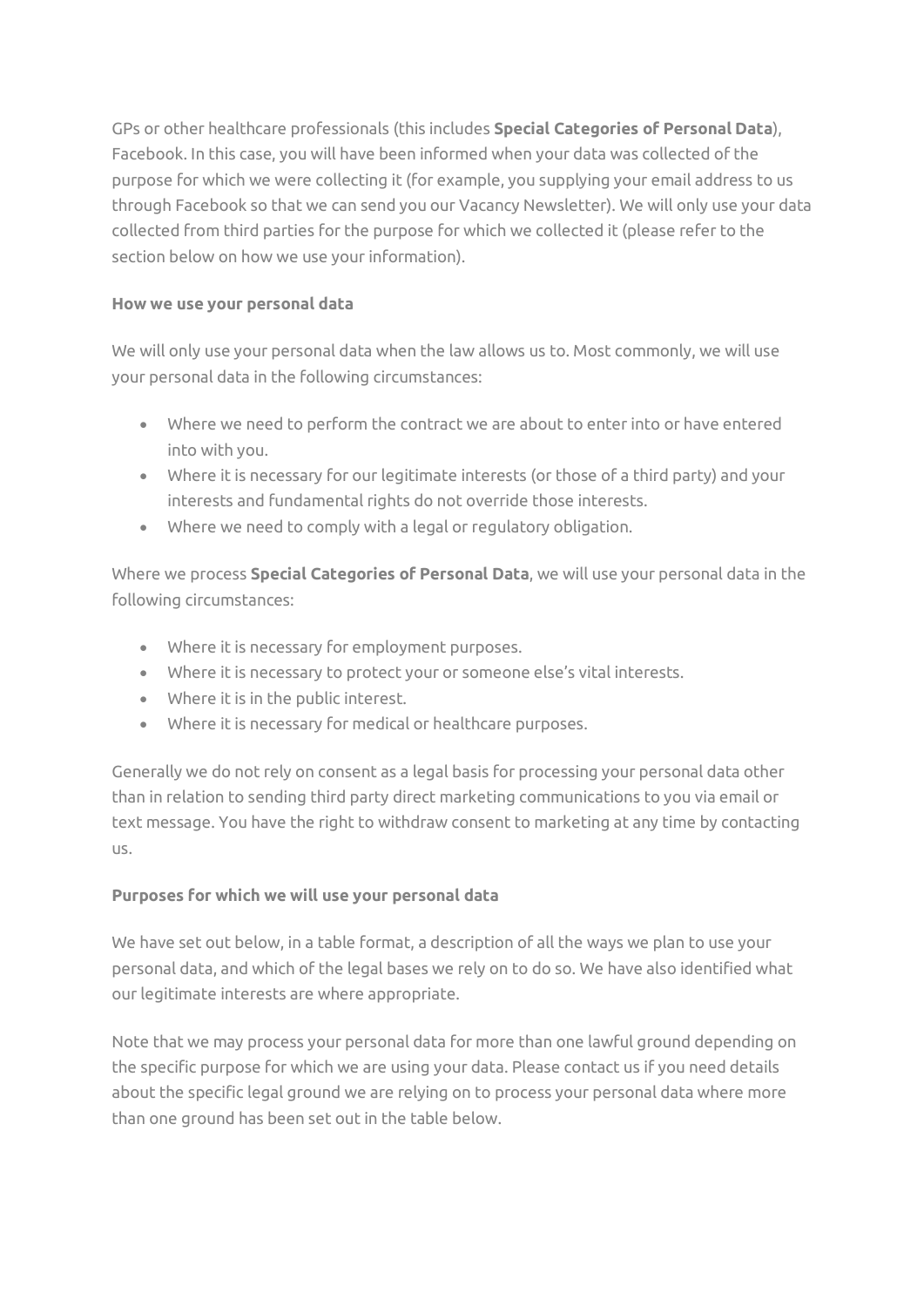| <b>Purpose/Activity</b>       | <b>Type of data</b> | Lawful basis for processing<br>including basis of legitimate<br>interest |  |
|-------------------------------|---------------------|--------------------------------------------------------------------------|--|
| To register you as a new      | (a) Identity        | Performance of a contract with                                           |  |
| customer or service user      |                     | you                                                                      |  |
|                               | (b) Contact         |                                                                          |  |
| To carry out our obligations  | (a) Identity        | (a) Performance of a contract with                                       |  |
| arising from any contracts    |                     | you                                                                      |  |
| entered into between you      | (b) Contact         |                                                                          |  |
| and us and to provide you     |                     | (b) Necessary to comply with a                                           |  |
| with the information and      |                     | legal obligation                                                         |  |
| services that you request     |                     | (c) Necessary for our legitimate                                         |  |
| from us                       |                     | interests                                                                |  |
| To notify you about aspects   | (a) Identity        | (a) Performance of a contract with                                       |  |
| of or changes to our service  |                     | you                                                                      |  |
| (including sending you our    | (b) Contact         |                                                                          |  |
| Vacancy Newsletter if you     |                     | (b) Necessary to comply with a                                           |  |
| have given your email         |                     | legal obligation                                                         |  |
| address to us for that        |                     |                                                                          |  |
| purpose)                      |                     | (c) Necessary for our legitimate                                         |  |
|                               |                     | interests                                                                |  |
| To manage our relationship    | (a) Identity        | (a) Performance of a contract with                                       |  |
| with you which will include:  |                     | you                                                                      |  |
|                               | (b) Contact         |                                                                          |  |
| (a) Notifying you about       | (c) Profile         | (b) Necessary to comply with a                                           |  |
| changes to our terms or       |                     | legal obligation                                                         |  |
| privacy policy                | (d) Marketing and   | (c) Necessary for our legitimate                                         |  |
| (b) Asking you to leave a     | Communications      | interests (to keep our records                                           |  |
| review or take a survey       |                     | updated and to study how                                                 |  |
|                               |                     | customers and service users use                                          |  |
|                               |                     | our products/services)                                                   |  |
| To enable you to partake in a | (a) Identity        | (a) Performance of a contract with                                       |  |
| prize draw, competition or    |                     | you                                                                      |  |
| complete a survey             | (b) Contact         |                                                                          |  |
|                               |                     | (b) Necessary for our legitimate                                         |  |
|                               | (c) Profile         | interests (to study how customers                                        |  |
|                               |                     | and service users use our                                                |  |
|                               | (d) Usage           | products/services, to develop                                            |  |
|                               | (e) Marketing and   | them and grow our business)                                              |  |
|                               | Communications      |                                                                          |  |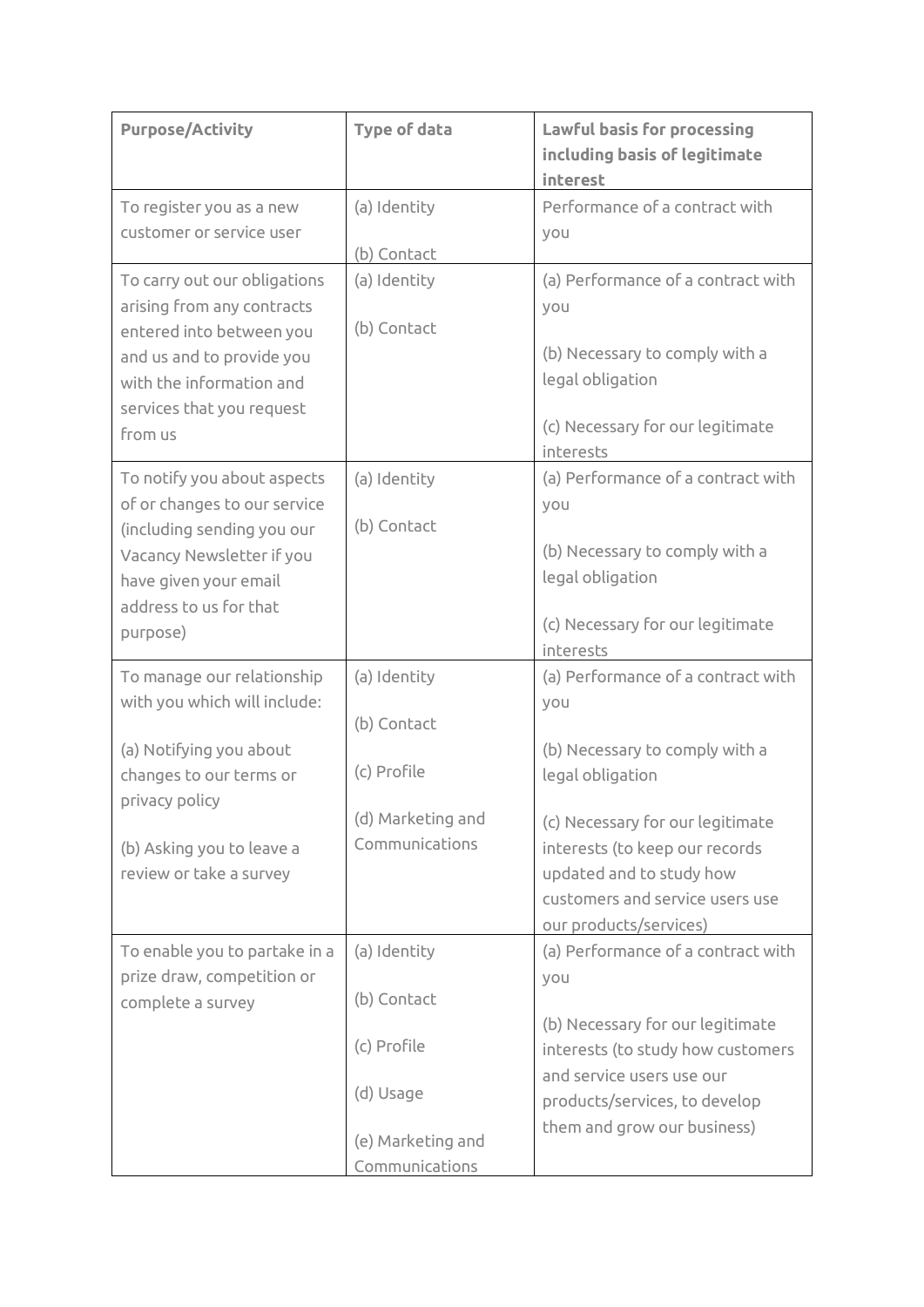| To administer and protect<br>our business and this website<br>(including troubleshooting,<br>data analysis, testing, system<br>maintenance, support,<br>reporting and hosting of<br>data)                                                           | (a) Identity<br>(b) Contact<br>(c) Technical                                                                    | (a) Necessary for our legitimate<br>interests (for running our business,<br>provision of administration and IT<br>services, network security, to<br>prevent fraud and in the context of<br>a business reorganisation or group<br>restructuring exercise)<br>(b) Necessary to comply with a<br>legal obligation                                              |
|-----------------------------------------------------------------------------------------------------------------------------------------------------------------------------------------------------------------------------------------------------|-----------------------------------------------------------------------------------------------------------------|-------------------------------------------------------------------------------------------------------------------------------------------------------------------------------------------------------------------------------------------------------------------------------------------------------------------------------------------------------------|
| To deliver relevant website<br>content and advertisements<br>to you and measure or<br>understand the effectiveness<br>of the advertising we serve<br>to you                                                                                         | (a) Identity<br>(b) Contact<br>(c) Profile<br>(d) Usage<br>(e) Marketing and<br>Communications<br>(f) Technical | Necessary for our legitimate<br>interests (to study how customers<br>and service users use our<br>products/services, to develop<br>them, to grow our business and to<br>inform our marketing strategy)                                                                                                                                                      |
| To use data analytics to<br>improve our website,<br>products/services,<br>marketing, customer<br>relationships and<br>experiences<br>To make suggestions and<br>recommendations to you<br>about goods or services that<br>may be of interest to you | (a) Technical<br>(b) Usage<br>(a) Identity<br>(b) Contact<br>(c) Technical<br>(d) Usage<br>(e) Profile          | Necessary for our legitimate<br>interests (to define types of<br>customers and service users for<br>our products and services, to keep<br>our website updated and relevant,<br>to develop our business and to<br>inform our marketing strategy)<br>Necessary for our legitimate<br>interests (to develop our<br>products/services and grow our<br>business) |
| To discuss any referrals and<br>to direct customers and<br>service users to the most<br>appropriate location or<br>service provided by us                                                                                                           | (a) Identity<br>(b) Contact                                                                                     | Necessary for medical or<br>healthcare purposes                                                                                                                                                                                                                                                                                                             |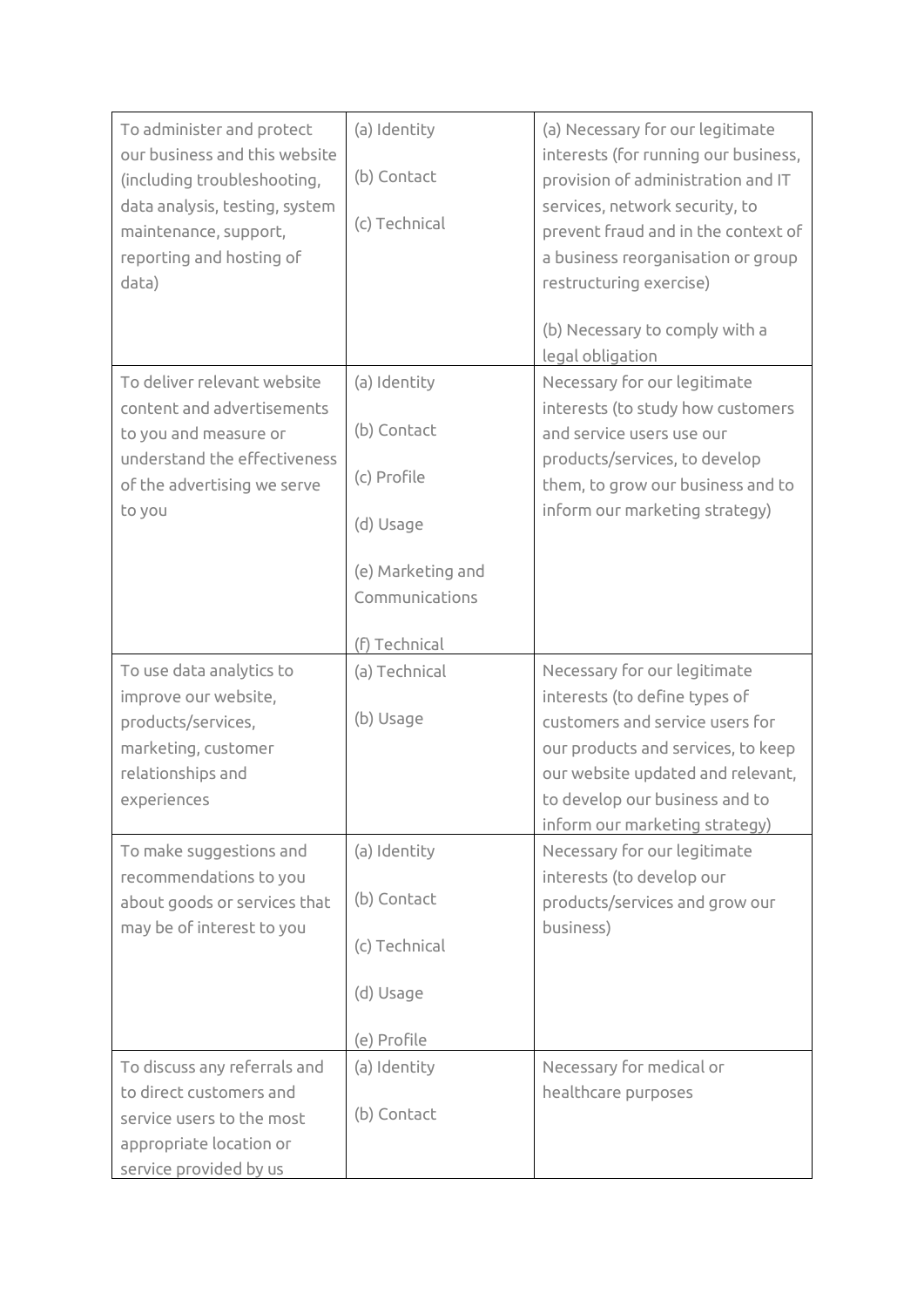| (c) Special Categories |  |
|------------------------|--|
| of Data                |  |

### **MARKETING**

We strive to provide you with choices regarding certain personal data uses, particularly around marketing and advertising. We may use your Identity, Contact, Technical, Usage and Profile Data to form a view on what we think you may want or need, or what may be of interest to you. This is how we decide which products, services and offers may be relevant for you (we call this relationship marketing).

You will receive marketing communications from us if you have requested information from us or purchased services from us or if you provided us with your details when you entered a competition or registered for a promotion and, in each case, you have not opted out of receiving that marketing.

No marketing will be provided or carried out based on any **Special Categories of Data**.

## **Third-party marketing**

We will get your express opt-in consent before we share your personal data with any company outside the Elysium Healthcare group of companies for marketing purposes.

## **Opting out**

You can ask us or third parties to stop sending you marketing messages by contacting us at any time at info@elysiumhealthcare.co.uk.

Where you opt out of receiving these marketing messages, this will not apply to personal data provided to us as a result of services we provide to you.

## **COOKIES**

### **What are cookies?**

When you visit Elysium Healthcare's website, Elysium uses "cookie" technology try to make that experience simple, personalised and meaningful. Cookies are small pieces of information with a unique identifier which are sent to your computer or any similar device you use to access the internet e.g. smart phone, tablet or other mobile device when you visit a website and which store and sometimes track information about your use of the website.

Your browser's preferences can permit a website to send its own cookie to your browser. Many websites do this automatically whenever a user visits their website in order to report on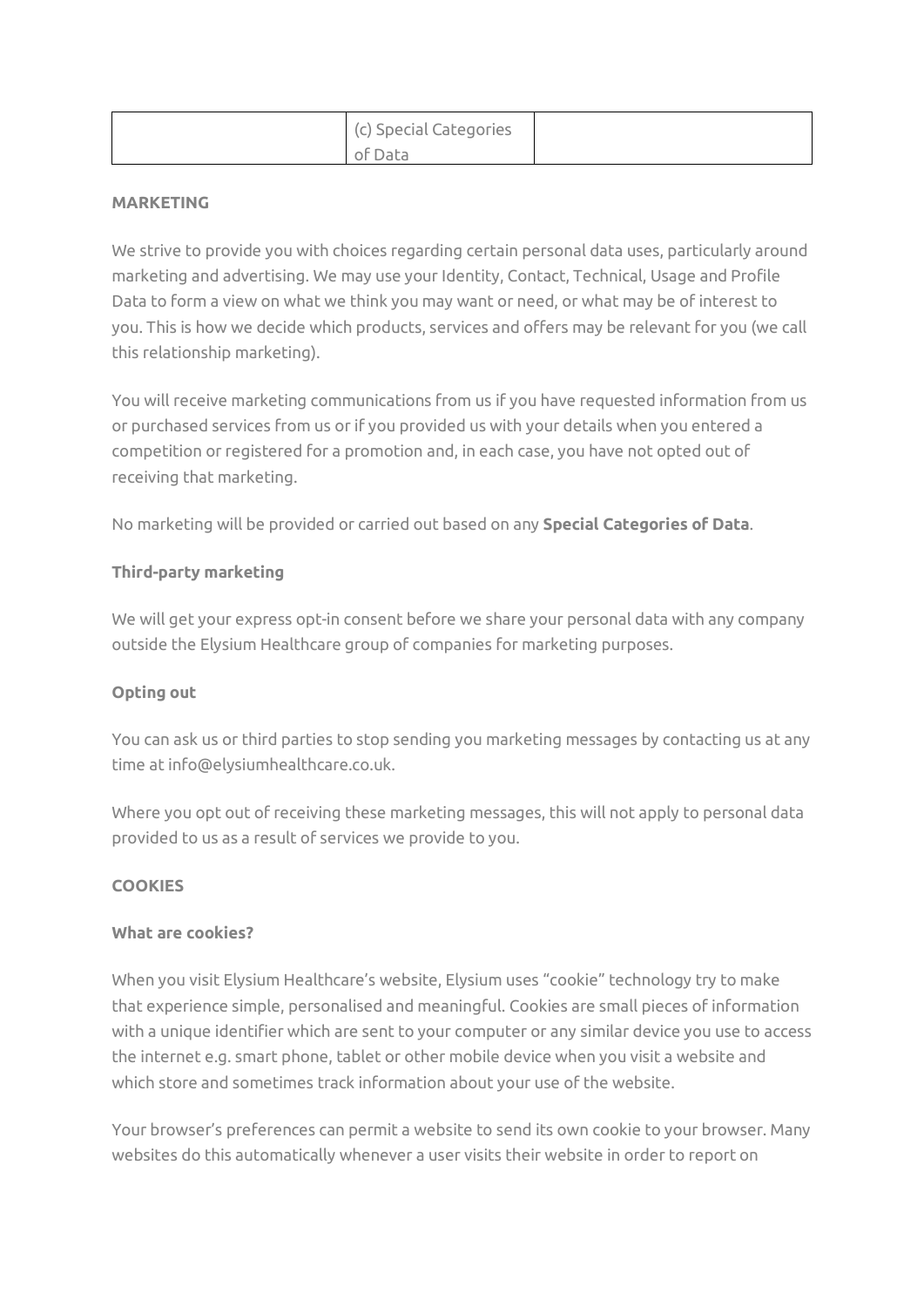website traffic. Your browser will prevent a website accessing the cookies sent to you by other websites.

A number of cookies Elysium use last only for the duration of your web session and expire when you close your browser. Other cookies are used to remember you when you return to the website and will last for longer.

## **How does Elysium use cookies?**

Elysium uses cookies to:

- recognise when a visitor to the Elysium Healthcare website has visited before; this means we can identify the number of unique visitors we receive to the website and allows us monitor the traffic to the website to make sure we have enough capacity to ensure the website works efficiently for the number of users that we get;
- customise elements of the promotional layout and/or content of the pages of the website;
- store the user's details (locally on their browser) in completing a form on the website so that the form contains the user's details (using the same browser); and
- collect statistical information about how our visitors use the website(s) so that we can improve the website(s) and learn which parts are most popular to visitors.

# **How to manage cookies**

- Internet browsers allow users to manage their cookies. They can be set to accept all cookies, to let them know when a cookie has been set, or never to receive cookies.
- Each browser works in a different way: use the 'Help' menu in your browser to find out how to change your cookie preferences. For information on how to do this on the browser of your mobile phone or tablet you should refer to your handset manual.
- Please be aware that disabling cookies completely means that certain personalised features will not then be provided to that user and therefore they may not be able to make full use of all of the website's features.
- Some of the cookies used by the Elysium Healthcare website are set by us, and some are set by third parties who are delivering services on our behalf. Managing, deleting or blocking these cookies requires you to visit the websites of these third parties. Details are provided in the section Third-party cookies below.
- Most web browsers automatically accept cookies but, if you prefer, you can change your browser to prevent that or to notify you each time a cookie is set. You can also learn more about cookies by visitin[g alllaboutcookies.org](http://www.alllaboutcookies.org/) which includes additional useful information on cookies and how to block cookies using different types of browser.

# 1. a) Our cookies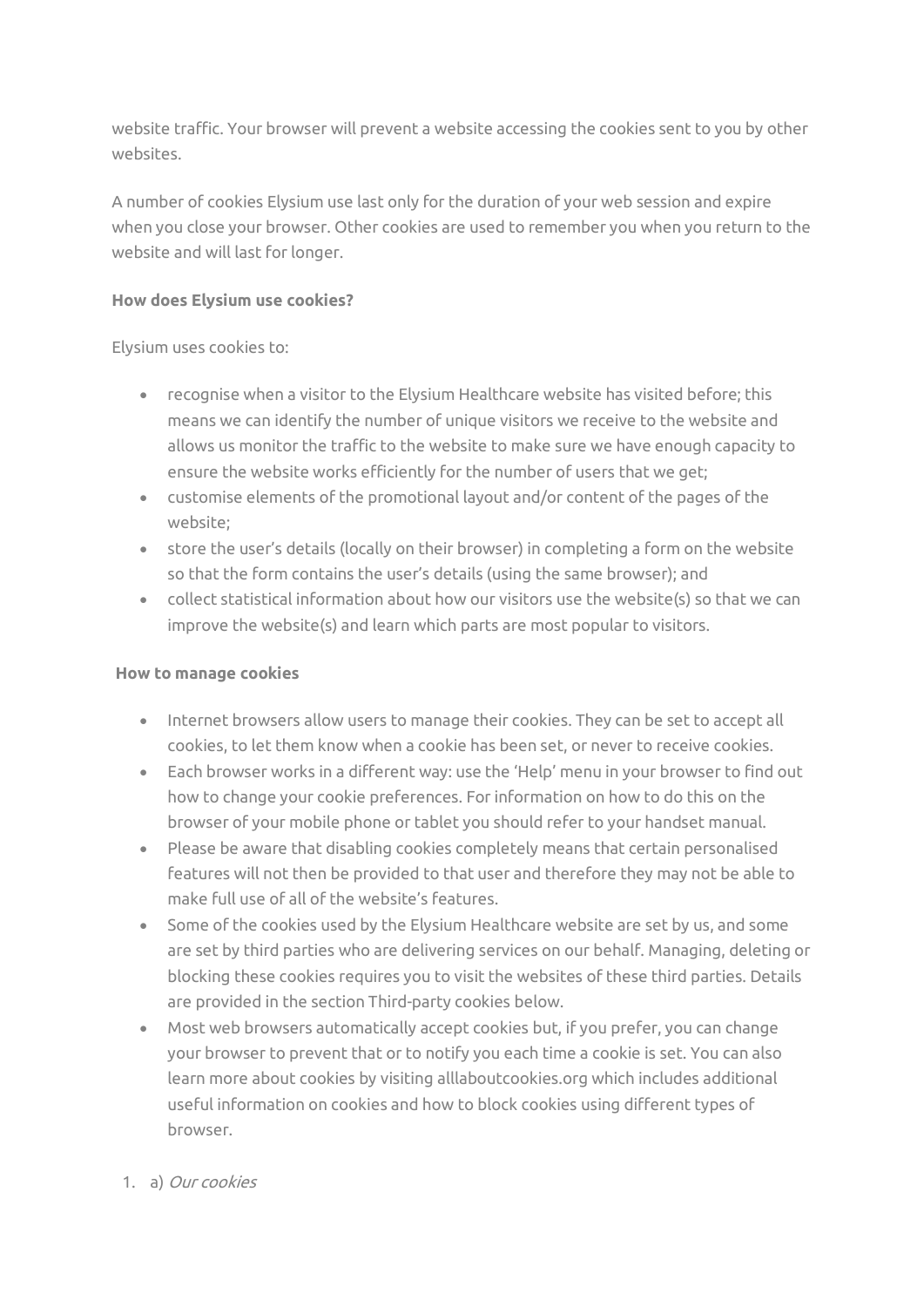• We may set a number of cookies for user experience.

### b) Third party cookies

• Certain cookies are either set by third parties on our website or these are set by us using the third party's cookie code. More information about cookies placed by third parties and how to restrict or block their cookies can be accessed by following the link to their website. Below is a list of third party cookies we currently use.

| Cookie           | <b>Name</b> | <b>Purpose</b>           | <b>More Information</b> |
|------------------|-------------|--------------------------|-------------------------|
|                  |             | These cookies are used   |                         |
|                  |             | to collect information   |                         |
| Google Analytics |             | about how visitors use   |                         |
|                  |             | our site. We use the     |                         |
|                  |             | information to compile   |                         |
|                  |             | reports and to help us   |                         |
|                  | _utma       | improve the site. The    |                         |
|                  | _utmb       | cookies collect          | Google Analytics        |
|                  | _utmc       | information in an        | <b>Privacy Policy</b>   |
|                  | utmz        | anonymous form,          |                         |
|                  |             | including the number     |                         |
|                  |             | of visitors to the site, |                         |
|                  |             | where visitors have      |                         |
|                  |             | come to the site from    |                         |
|                  |             | and the pages they       |                         |
|                  |             | visited.                 |                         |

• In addition to cookies, tracking gifs may be set by us or third parties in respect of your use of our website. Tracking gifs are small image files within the content of our site or the body of our newsletters so we or third parties can understand which parts of the website are visited or whether particular content is of interest.

### **CHANGE OF PURPOSE**

We will only use your personal data for the purposes for which we collected it, unless we reasonably consider that we need to use it for another reason and that reason is compatible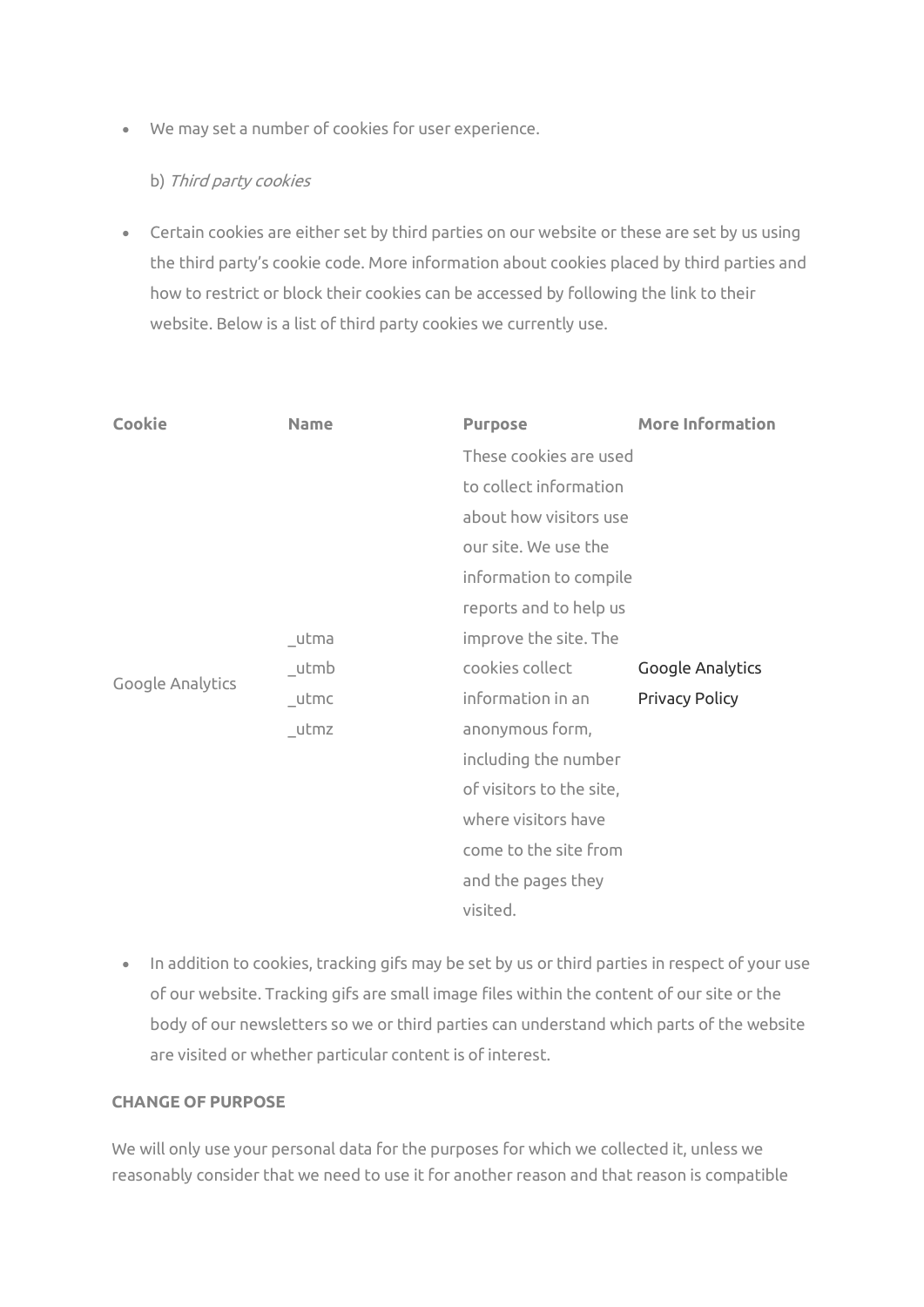with the original purpose. If you wish to get an explanation as to how the processing for the new purpose is compatible with the original purpose, please contact us.

If we need to use your personal data for an unrelated purpose, we will notify you and we will explain the legal basis which allows us to do so.

Please note that we may process your personal data without your knowledge or consent, in compliance with the above rules, where this is required or permitted by law.

# **DISCLOSURE OF YOUR INFORMATION**

We may have to share your personal data with the parties set out below for the purposes set out in the table above:

- Any member of our group, which means our subsidiaries, our ultimate holding company and its subsidiaries, as defined in section 1159 of the UK Companies Act 2006.
- Selected third parties assisting with the optimisation of our website and search engine providers that assist us in the improvement and optimisation of our site.

We will disclose your personal information to third parties:

- In the event that we sell or buy any business or assets, in which case we will disclose your personal data to the prospective seller or buyer of such business or assets.
- If Elysium Healthcare or substantially all of its assets are acquired by a third party, in which case personal data held by it about its customers will be one of the transferred assets.
- If we are under a duty to disclose or share your personal data in order to comply with any legal obligation, or in order to enforce or apply our terms of use and other agreements; or to protect the rights, property, or safety of Elysium Healthcare, our customers, or others. This includes exchanging information with other companies and organisations for the purposes of fraud protection and credit risk reduction.

## **WHERE WE STORE YOUR PERSONAL DATA**

All information you provide to us is stored on our secure servers and we have put in place appropriate security measures to prevent your personal data from being accidentally lost, used or accessed in an unauthorised way, altered or disclosed. In addition, we limit access to your personal data to those employees, agents, contractors and other third parties who have a business need to know. They will only process your personal data on our instructions and they are subject to a duty of confidentiality.

We have put in place procedures to deal with any suspected personal data breach and will notify you and any applicable regulator of a breach where we are legally required to do so.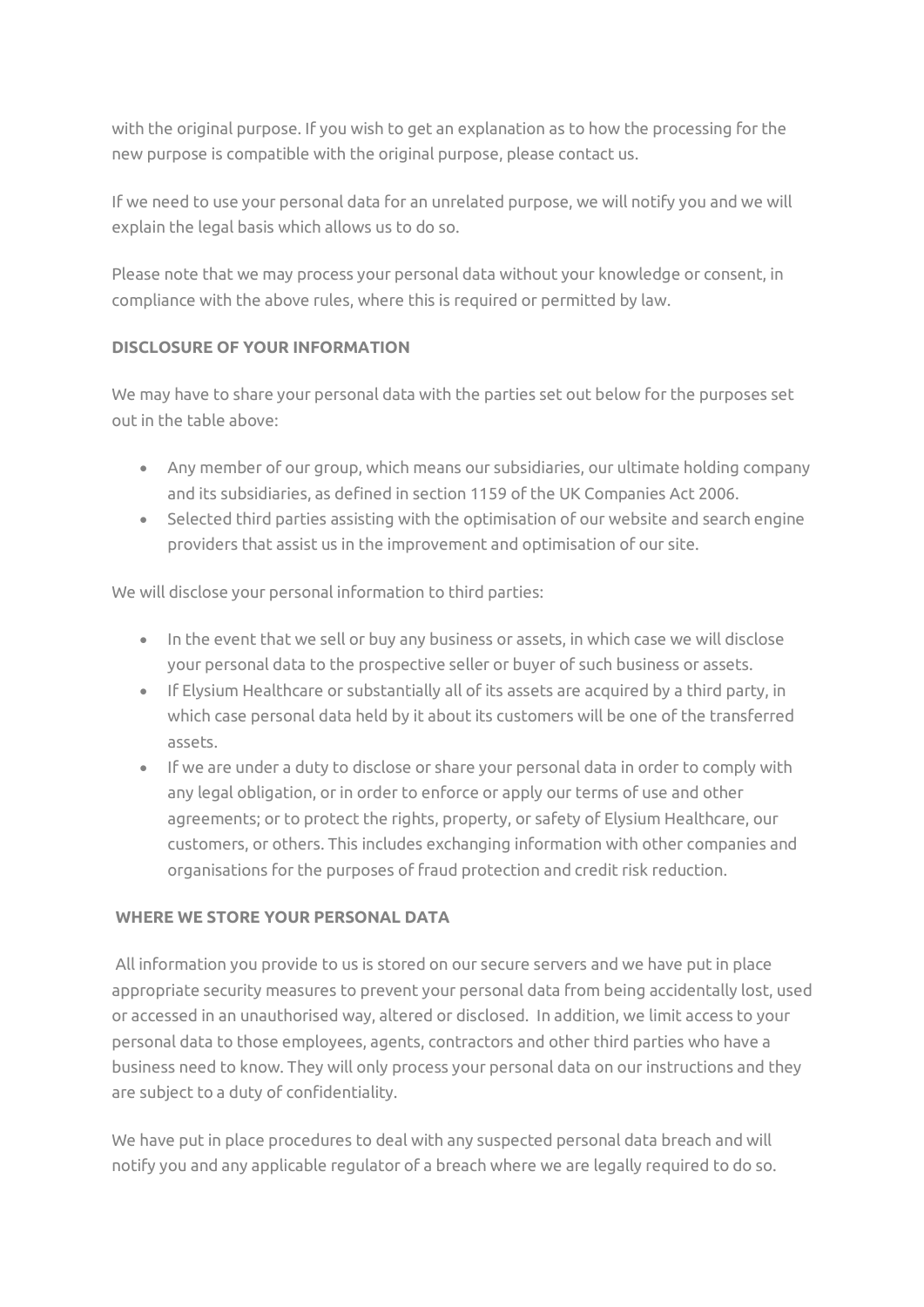We require all third parties to respect the security of your personal data and to treat it in accordance with the law. We do not allow our third-party service providers to use your personal data for their own purposes and only permit them to process your personal data for specified purposes and in accordance with our instructions.

Unfortunately, the transmission of information via the internet is not completely secure. Although we will do our best to protect your personal data, we cannot guarantee the security of your data transmitted to our site; any transmission is at your own risk. Once we have received your information, we will use strict procedures and security features to try to prevent unauthorised access.

## **INTERNATIONAL TRANSFERS**

Some of our administrative third party providers, such as our I.T. helpdesk, are based outside the European Economic Area (EEA) so they may from time to time access personal data in connection with the provision of their services. This is on an ad-hoc basis and their processing of your personal data will not involve a routine transfer of data outside the EEA.

However, whenever we transfer your personal data out of the EEA, we ensure a similar degree of protection is afforded to it by ensuring at least one of the following safeguards is implemented:

- We will only transfer your personal data to countries that have been deemed to provide an adequate level of protection for personal data by the European Commission.
- Where we use certain service providers, we may use specific contracts approved by the European Commission which give personal data the same protection it has in Europe.
- Where we use providers based in the US, we may transfer data to them if they are part of the Privacy Shield which requires them to provide similar protection to personal data shared between the Europe and the US.

Please contact us if you want further information on the specific mechanism used by us when transferring your personal data out of the EEA.

## **DATA RETENTION**

We will not keep your personal data for longer than is necessary for the purpose. This is to ensure that information is properly managed and is available whenever and wherever there is a justified need for that information. Data is retained for specified periods (depending on the record) and then securely destroyed under our document retention policy.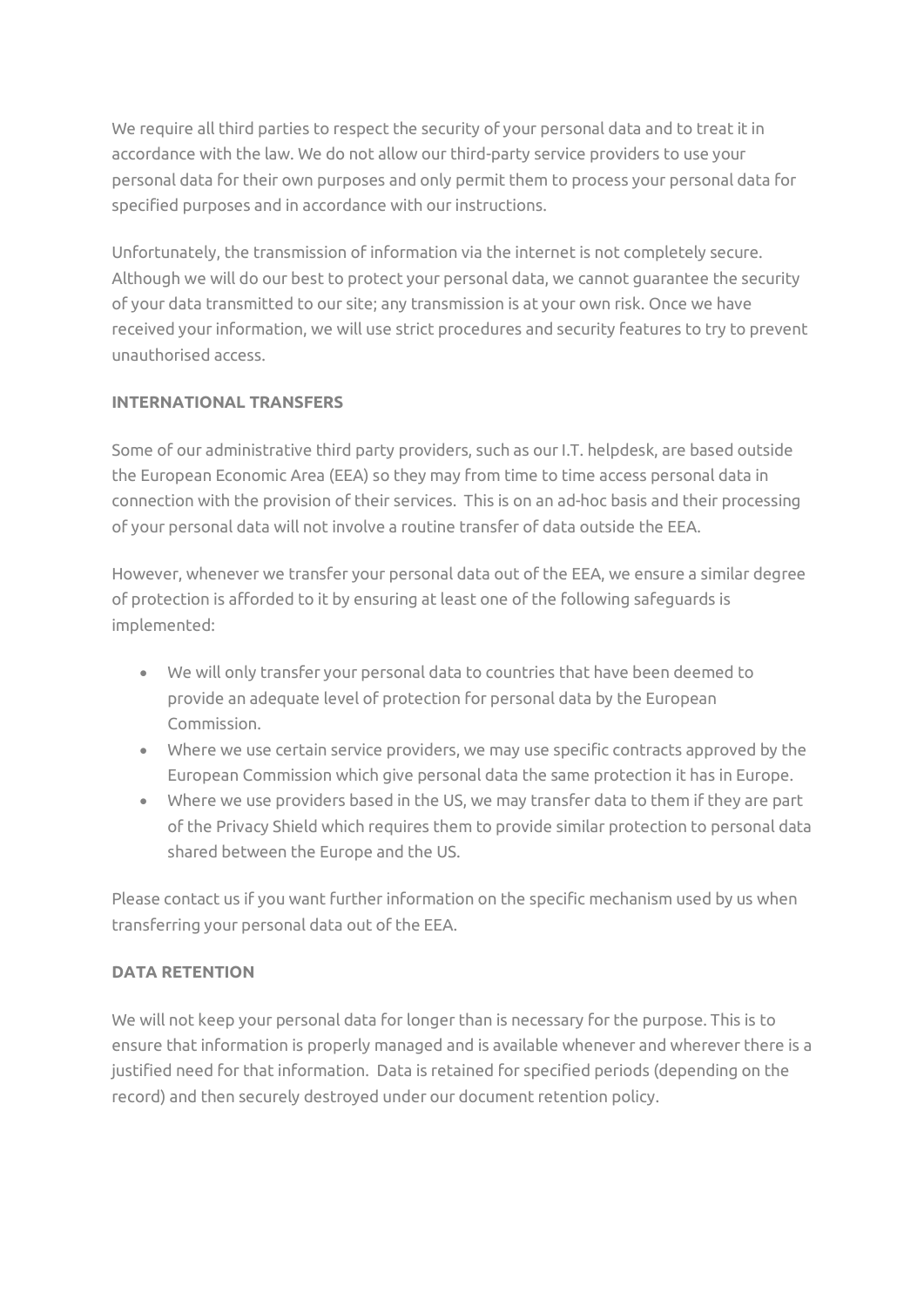In some circumstances we may anonymise your personal information so that it can no longer be associated with you, in which case we may use such information without further notice to you.

## **YOUR RIGHTS**

Under certain circumstances, by law you have the right to:

- Request access to your personal information (commonly known as a "data subject access request"). This enables you to receive a copy of the personal information we hold about you and to check that we are lawfully processing it.
- Request correction of the personal information that we hold about you. This enables you to have any incomplete or inaccurate information we hold about you corrected.
- Request erasure of your personal information. This enables you to ask us to delete or remove personal information where there is no good reason for us continuing to process it. You also have the right to ask us to delete or remove your personal information where you have exercised your right to object to processing (see below).
- Object to processing of your personal information where we are relying on a legitimate interest (or those of a third party) and there is something about your particular situation which makes you want to object to processing on this ground. You also have the right to object where we are processing your personal information for direct marketing purposes.
- Request the restriction of processing of your personal information. This enables you to ask us to suspend the processing of personal information about you, for example if you want us to establish its accuracy or the reason for processing it.
- Request the transfer of your personal information to another party.

If you want to review, verify, correct or request erasure of your personal information, object to the processing of your personal data, or request that we transfer a copy of your personal information to another party, please contact the Data Protection Officer in writing. She may be contacted at 2 Imperial Place, Maxwell Road, Borehamwood, WD6 1JN or email info@elysiumhealthcare.co.uk.

## **No fee usually required**

You will not have to pay a fee to access your personal information (or to exercise any of the other rights). However, we may charge a reasonable fee if your request for access is clearly unfounded or excessive. Alternatively, we may refuse to comply with the request in such circumstances.

### **What we may need from you**